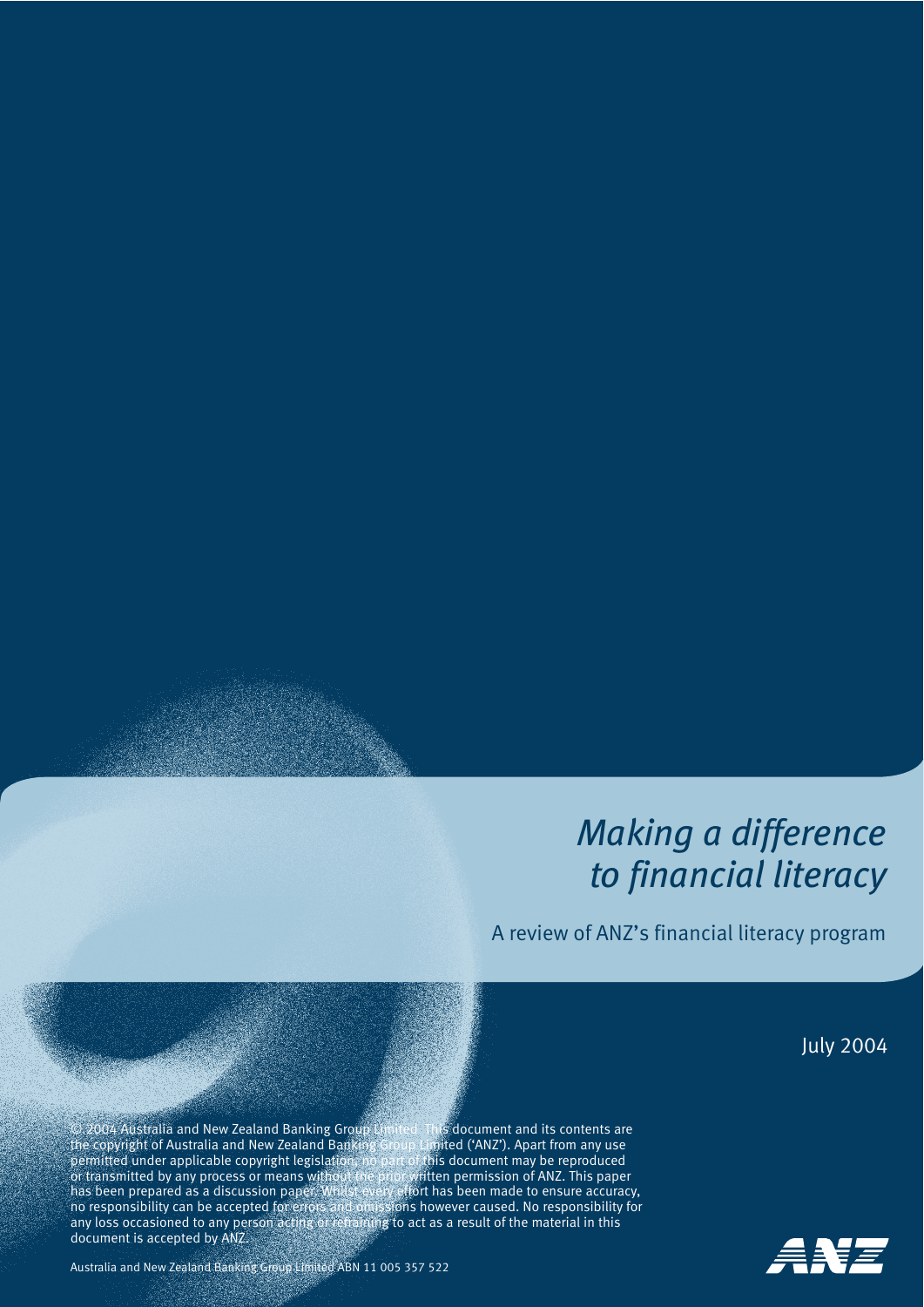## *1. Objective of this report*

Financial literacy is the ability to make informed judgements and effective decisions about the use and management of money. It is an essential skill for functioning in modern society and is becoming increasingly important to the long-term wellbeing of individuals and the community.

This report, *Making a difference to financial literacy*, was prepared by Gary Potts, a former deputy secretary of the Commonwealth Treasury.

ANZ commissioned Gary Potts to:

- review the conceptual framework for ANZ's financial literacy activities;
- review the range of activities rolled out during the past 18 months as part of the bank's financial literacy program; and
- make recommendations to ANZ on potential next steps it could take to continue pursuing its agenda of improving financial literacy among staff, customers and the community.

It is hoped wide distribution of this report will provide interested stakeholders an insight into the:

- foundation ANZ has established to address the issues identified in its national survey into adult financial literacy; and
- framework for future activities tackling financial illiteracy and financial inclusion in Australia.

ANZ welcomes comments from interested parties on any aspect of this report.

### *2. Financial literacy context*

In a world in which there are more and more ways to earn and spend money, the ability of individuals to make sound decisions in managing their finances is crucial.

The deregulation of financial markets has increased the number of financial services providers, especially in growth areas like superannuation and managed investments, and more so the range of financial products available to consumers, including young people.

Perhaps not surprisingly this period of deregulation has been associated with rising household indebtedness and corresponding increases in household financial and non-financial assets. In fact, according to Reserve Bank and Federal Government Treasury figures, in the six-year period to June 2001, household debt doubled to \$500 billion and total assets to \$3200 billion (Treasury, 2001).

Likewise there have been important demographic and market trends. The increasing diversity of the population has resulted in households facing language, cultural and other barriers to establishing satisfactory banking relationships. Consumers who find themselves in these situations for one reason or another and unable to make sound choices for lack of financial capability inevitably have been placed at a relative disadvantage. The rapid progress of information technology services has only served to exacerbate the problem.

Efforts to improve financial literacy are soundly based in economic terms. Markets work best if participants are fully informed and able to correctly interpret available information to their advantage. Most clearly, consumers benefit from improved financial literacy:

- directly by being in a position to make better informed decisions; and
- indirectly by adding to competitive pressures faced by product and service providers.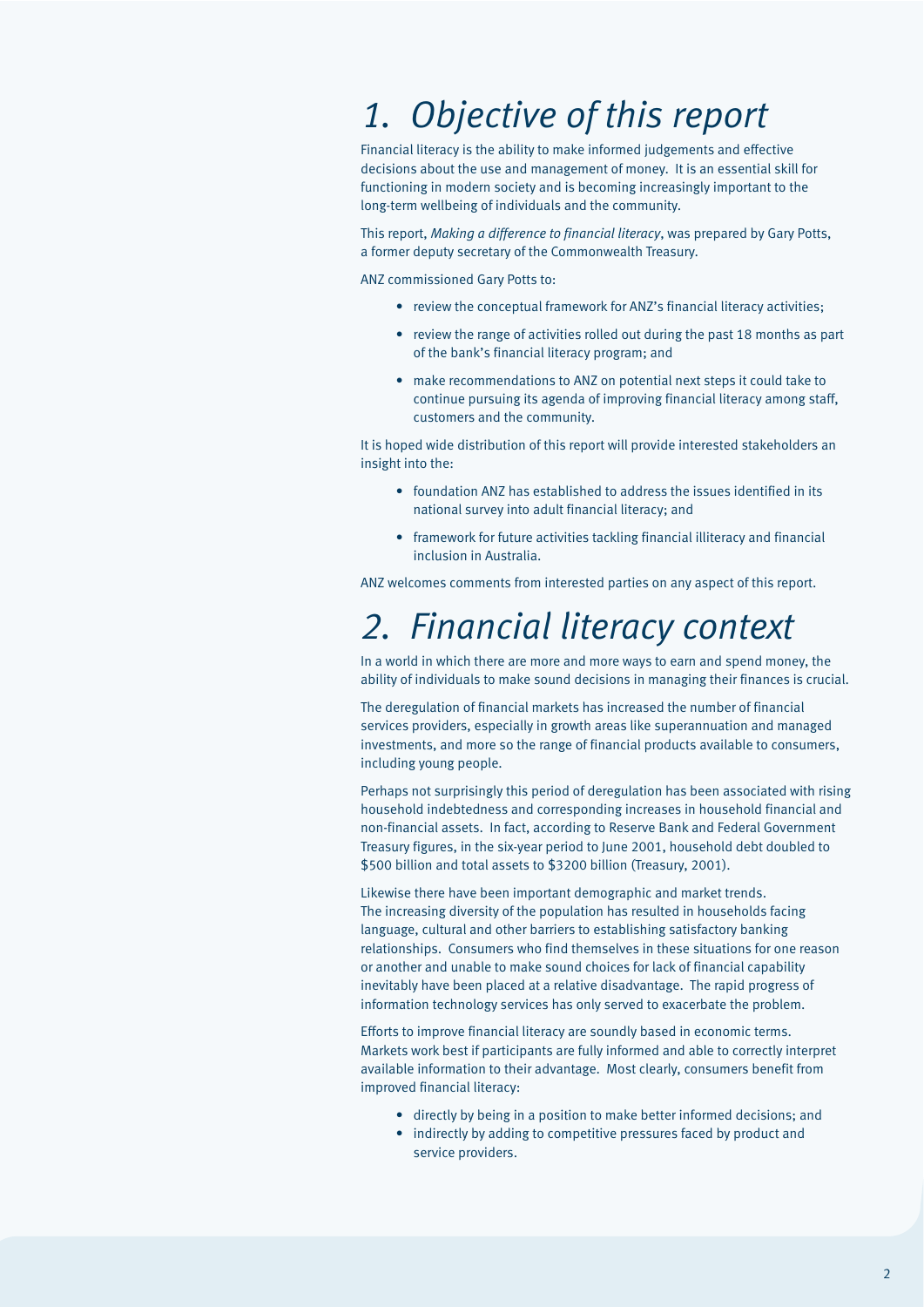Banks and other financial institutions also stand to benefit in the form of lower transaction costs from having competent, well-informed and confident consumers. Over time they can expect to achieve deeper market penetration and possibly some roll-back in regulation that may outlive its usefulness in a better informed marketplace. In short, steps to improve financial literacy allow markets to operate more efficiently and represent a 'win-win' situation for consumers and financial service providers — and therefore for public policy.

In major overseas countries financial literacy has been recognised as an issue for some time. The UK and the US have taken a wide range of steps at government, institutional and business levels to address identified shortcomings, supported by a growing body of research from universities and associated institutes. Notably, this research has identified financial literacy as a major contributing factor to financial exclusion of individuals and groups in the community.

In both the UK and the US, bodies have been established at government level to coordinate financial literacy activities and ensure that basic consumer needs are met. The UK Financial Services Authority (FSA) has been given responsibility for developing and implementing a national strategy for 'financial capability'. The specific aims of this strategy are to:

- create stronger links between the FSA's public awareness work on financial literacy and its regulatory measures for consumer protection; and
- coordinate financial literacy programs of stakeholder bodies and identify gaps in current programs and how best to address them (www.fsa.gov.uk).

In a similar vein the US administration has established a Financial Literacy and Education Commission which is required by law to undertake certain activities, including running a website and toll-free number on financial literacy information, preparing and circulating financial literacy materials and promoting partnership activities (www.ustreas.gov/offices/domestic-finance/financial-institution).

Of the many financial literacy programs launched in the UK and the US, two programs are worth mentioning as examples of successful initiatives. In the UK the Personal Finance Education Group (pfeg), a collaborative group of government, business and educators, has developed education material programs for teachers to use in secondary schools, with two primary aims (www.pfeg.org.uk). The first is to ensure school leavers have adequate financial skills and the confidence to use them, and secondly to ensure the teachers have the appropriate level of skills, knowledge and confidence to teach the subject. The pilot program, which commenced in England and is now being extended to other parts of the UK, has been successful in having financial literacy integrated into the secondary school curriculum.

In the US the Money Smart program run by the Federal Deposit Insurance Corporation has targeted adult education, especially those adults outside the financial mainstream (www.fdic.gov/consumers). The program operates by making available to banks and other organisations training modules for use in financial education workshops on subjects such as basic banking, home loans and credit cards. The banks and other financial organisations are encouraged to work with community groups to ensure programs are delivered effectively.

In Australia financial literacy has not attracted the same priority until recently. While individual companies and community groups have embarked on various initiatives giving rise to a range of disparate activities, there has been no co-ordinated effort to supplement the more formal financial education courses available at the institutional level. However, the Commonwealth Government in February 2004 set up a high-level taskforce to carry out a stocktake of current activities and make recommendations on a possible national strategy (ANZ's Chief Executive Officer John McFarlane is a member in his capacity as the current Chairman of the Australian Bankers' Association). The step towards a more national approach has bipartisan support with the Australian Labour Party indicating that, if elected, it would establish a taskforce to promote financial literacy through key stakeholders.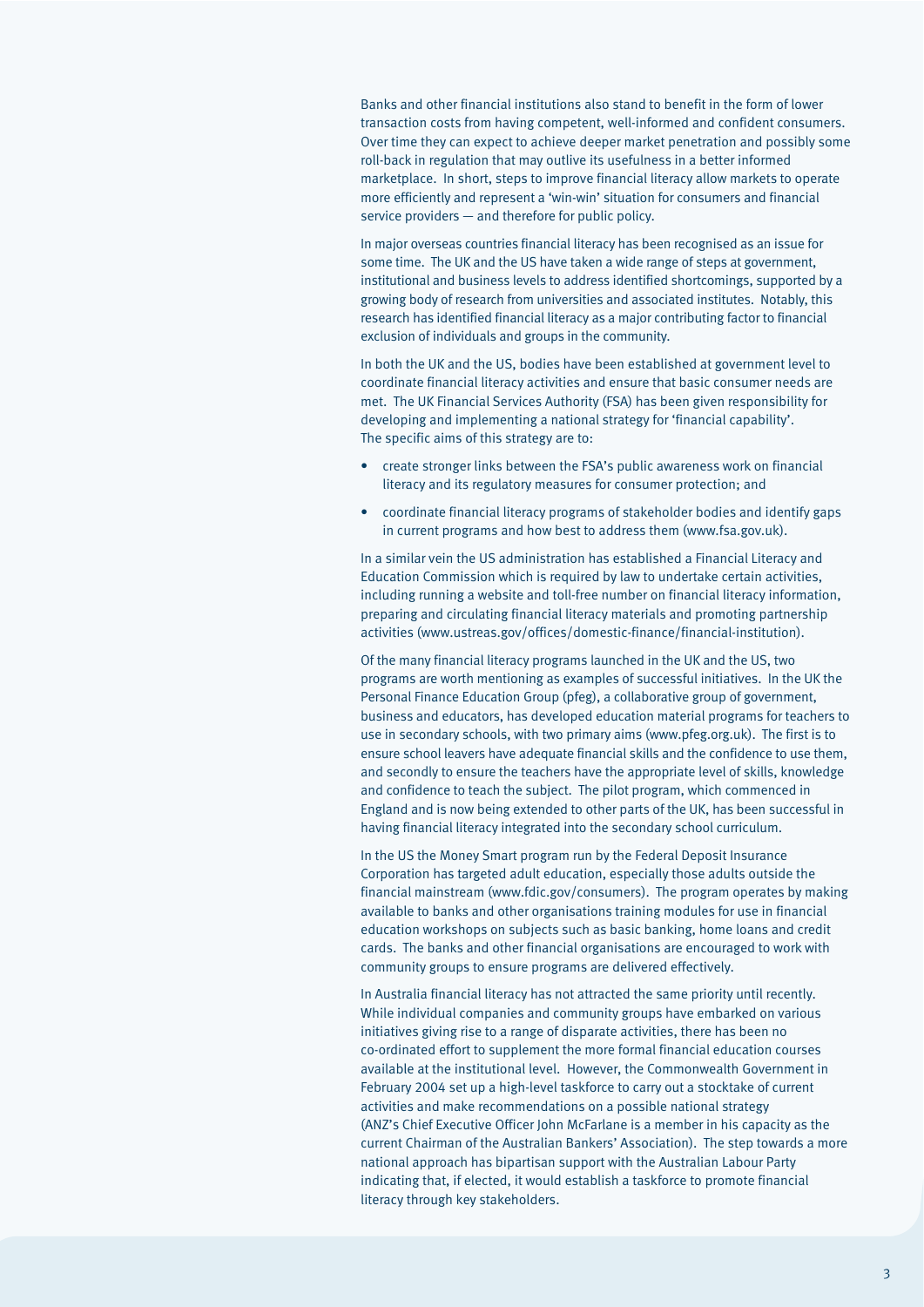ANZ has been developing its financial literacy program during the past 18 months. A key initial step was to commission a survey of adult financial literacy in Australia, undertaken by Roy Morgan Research, and its results were released in May 2003. This survey provided the first comprehensive outline of financial literacy in Australia and identified areas for attention by government, business and community groups. In brief the survey showed that while as a whole Australians have a good foundation of basic skills, there are major challenges ahead, especially in the case of some financial products (eg. superannuation) and identifiable groups in the community (see Box 1).

#### **Box 1 Survey of financial literacy in Australia: overall findings**

Most Australians have a reasonable level of financial literacy.

Some positive results:

- high 'inclusion': 97% have a bank account, 80% vehicle insurance, 75% house/contents insurance, 71% superannuation
- all know how to use cash; 90% know how to use ATMs, cheques, EFTPOS and credit cards
- 98% understand that they must prioritise needs to balance income and expenditure
- 97% know their employers must make superannuation contributions for them
- 91% know that extra contributions can be made.

Strong correlation between financial literacy and socioeconomic status, even when individuals are tested according to their circumstances and needs.

Source: ANZ 2003

In line with international experience the groups with lowest financial literacy included those with lower education levels, those not employed, people with lower incomes and those at both extremes of the age profile (see Box 2). In other words, there is a strong link between socioeconomic status and financial literacy.

#### **Box 2 Survey of financial literacy in Australia: who has low financial literacy?**

Lowest levels of financial literacy were associated with those:

- with education less than Year 10
- not working or unskilled
- with annual household income of less than \$20,000
- with savings less than \$5000
- in the age groups 18-24 years and 70-plus years.

The difference between city and country is minimal, with country slightly below average.

Source: ANZ 2003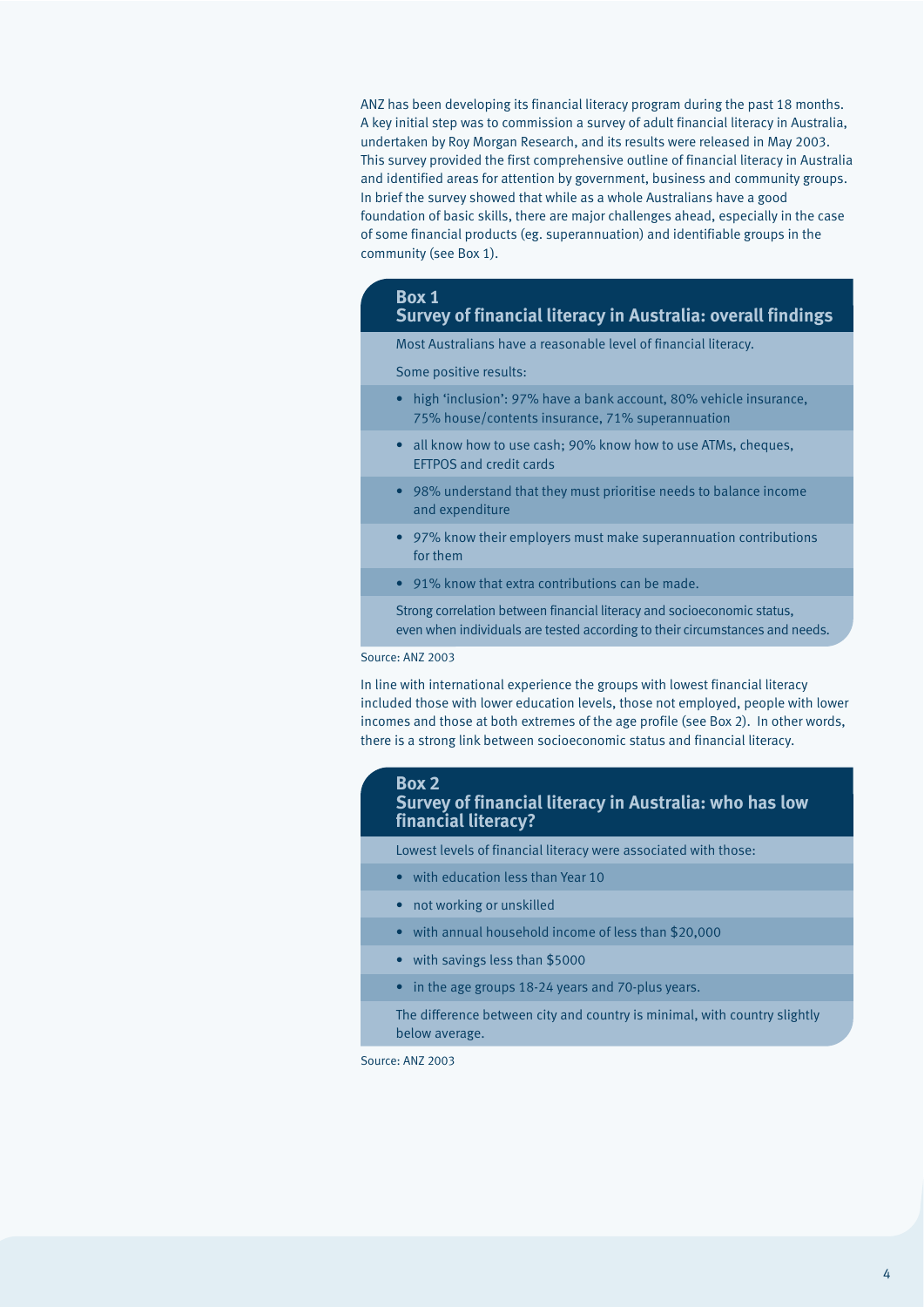### *3. ANZ's objectives*

ANZ firmly believes the promotion of financial literacy is fundamental to the bank meeting its responsibilities as a respected, leading financial institution. The reality is that at the heart of a customer's relationship with a bank is trust. Unless customers are aware of their financial position, understand the services the bank is providing and feel comfortable in accessing them, developing and maintaining trust will be impossible. Banks have been criticised in recent years for failing to keep in touch with their customers and, in essence, failing to retain their trust. Financial literacy initiatives are a crucial step in regaining customers' confidence and trust.

More widely ANZ views efforts to improve financial literacy as worthy community and corporate objectives. It recognises a coincidence of interests in the sense that improvements in financial literacy will deliver greater satisfaction to consumers in the use of financial services and at the same time will help the bank to meet customer needs and lower transaction costs. This fits closely with ANZ's perception of its role and place as a leading financial institution in the Australian community.

ANZ also understands that initiatives aimed at improving financial literacy are not sufficient in themselves. To be properly effective such educational measures need to be accompanied by action to improve consumer accessibility to financial services. In other words it is not just a matter of helping consumers become better informed on financial issues. They also need to be offered user-friendly products with simple and transparent features and fee structures, and easy-to-understand information. They also need access to suitably trained bank staff as part of a process of engagement with the bank. ANZ reaped the benefits of simplifying its products for consumers when it streamlined its Access transaction accounts in January 2002. Customers responded to the simple and more transparent pricing structures of these new accounts, and by June 2004 ANZ had opened 125,000 net new accounts. Account closures were down by around 15% in the same period.

ANZ sees its commitment to financial literacy as a long-term undertaking, to be developed over time through the benefit of experience. It is not something akin to corporate sponsorship which may change direction from time to time in response to changing strategic objectives and market developments. Rather, financial literacy activities represent something more fundamental about how the bank operates and how it sees its corporate responsibilities. In other words support for financial literacy is seen as part of the bank's ongoing operating policy.

ANZ takes a realistic view about the impact its own contribution to financial literacy can make. As noted above, financial literacy affects a range of financial services and community groups right across the country. Any successful endeavour will require properly coordinated contributions from many organisations — government, business and community groups. ANZ's objective is to make a worthwhile and ongoing contribution in those areas it sees as being of high priority and which reflect its particular skills and experience.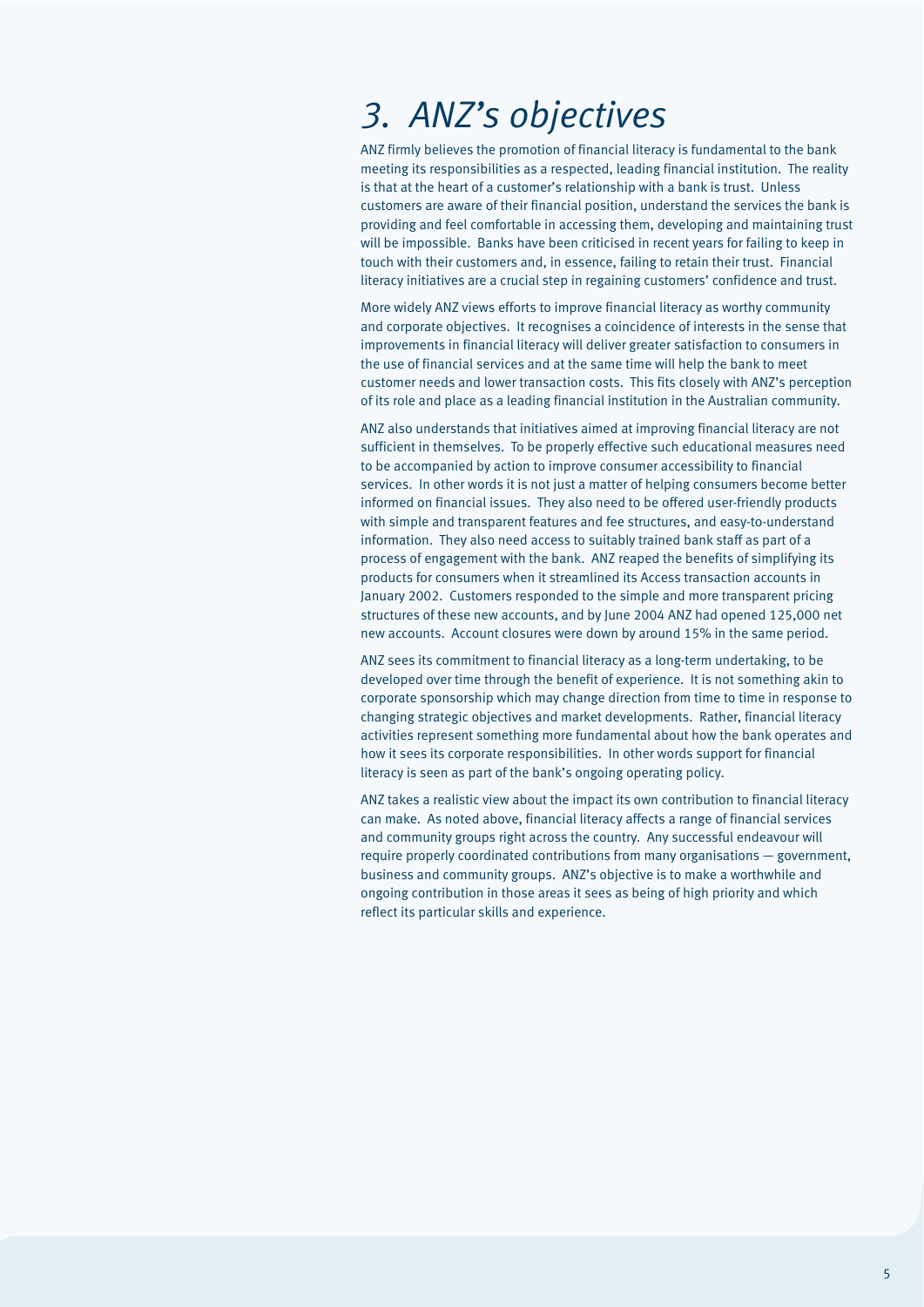### *4. Stakeholder interests*

A feature of financial literacy activities is the wide range of stakeholder interests involved. The subject itself is multi disciplinary, cutting across finance, education and social welfare fields. In addition there are widespread institutional interests at both the design and delivery stages, covering government (both Federal and State), business, training institutions and community groups. The target groups themselves also need to be fully consulted as activities need to be carefully tailored to their requirements.

ANZ fully understands the importance of adequate consultation with stakeholders in the design and delivery of its programs and activities. Indeed the bank accepts it will not be able to achieve its objectives in the absence of such consultation in areas where other stakeholders have significant interests.

Stakeholder interests and hence the need for consultation occur at different levels. First they arise in the design and delivery of activities where other parties can assist with advice on such matters, or where government approvals may be required. Consultation may be desirable at a second level to avoid overlap or duplication with activities being undertaken by other providers. Industry associations are likely to provide worthwhile initial contact points in this regard.

A final and important level of consultation is with those organisations that have the potential to become partners in program delivery. It is likely a number of activities will require one or more partners in order to draw on expertise not available within ANZ or more adequately provided by sources outside the bank. ANZ would approach such partnerships in a positive way.

ANZ and the author of this report have already undertaken initial consultations with a wide range of stakeholders. These have included Federal and State Government Departments and Agencies, community groups in the education and welfare areas, and educational institutions including overseas academic researchers.

### *5. A strategic approach to financial literacy*

Drawing on the above ANZ's strategic approach focuses on four key areas:

- a) Developing a 'financially fit' workforce in Australia.
- b) Financial literacy education awareness.
- c) Financial literacy and inclusion programs.
- d) Products, services and customer communication that are easy to use and understand.

These programs are outlined in more detail in the following section. They reflect priorities ANZ has developed in the light of the results of the survey it commissioned on adult financial literacy, the study of overseas programs and its own thinking and experience. Some activities within these broad programs have been put in place already, while others are in the process of development and will require consultation with interested parties.

ANZ emphasises an important element of its approach will be to remain adaptable to changing priorities and experience with existing programs. Overseas experience demonstrates that new financial literacy programs represent significant delivery and administration challenges, and patience and flexibility are necessary to achieve the best results. Accordingly ANZ expects that program administration will, for example, need to allow for long lead times, some failures as well as successes and the use of pilot programs. Performance evaluation will be a critical part of the process.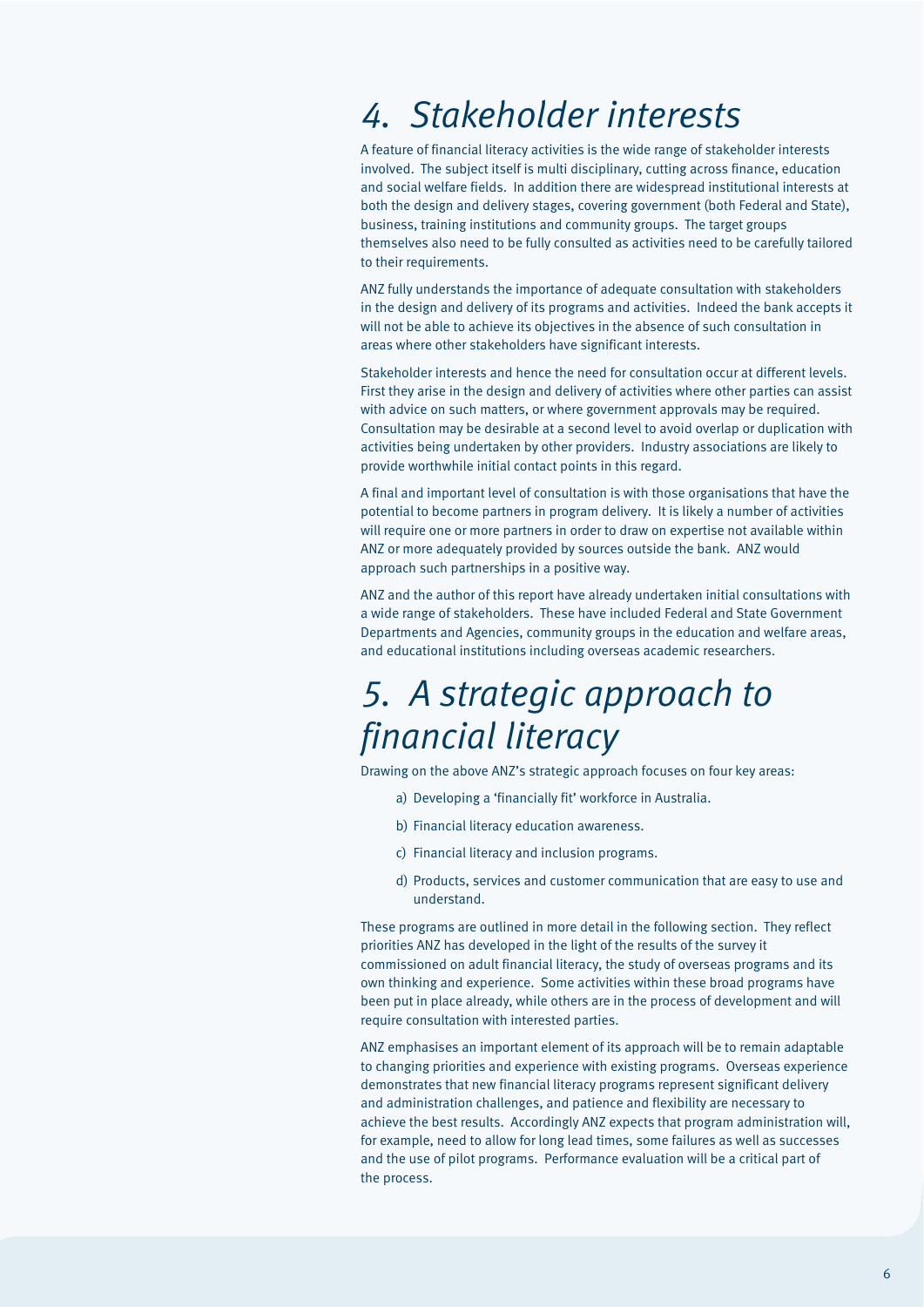## *6. Programs and activities*

This section sets out ANZ's current financial literacy programs and activities under the four key areas outlined in section five. As well as giving details of actual activities, information is provided on the goals being pursued under the four key areas. The section also explains other activities either under active development or that ANZ wishes to explore with stakeholders to assess their suitability for inclusion in the bank's program.

#### **a) Developing a 'financially fit' workforce in Australia**

Activities undertaken in this area have two broad purposes. The first is to improve the financial literacy skills of ANZ's staff in understanding and dealing with their own personal finances. To date more than 1000 staff members have participated in pilot 'financial fitness' sessions covering basic information such as budgeting and savings, credit management, and retirement and superannuation planning. Plans are now underway to extend the program more broadly across the bank, including to specific groups such as ANZ's annual graduate intake.

Comprehensive financial literacy education materials for staff are also published regularly on ANZ's intranet. To date topics covered include budgeting and savings, credit management, superannuation and retirement planning, and preparing for tax time.

Consistent with ANZ's view that improved accessibility goes hand in hand with financial literacy education initiatives, the second key objective is to provide training to ANZ staff to help them identify and assist customers with low levels of financial literacy as a means of improving their accessibility to bank products and services. This training has been rolled out to 3500 service consultants and is now incorporated in ANZ's Frontline Training School program. The training provides an overview of the financial literacy issue, alerts staff to 'triggers' or signs that customers may need assistance and provides them with information, tools and contacts to assist them in helping customers.

In addition training has been given to more than 200 call centre and collections staff to help them to listen for and identify signs that customers may be getting into difficulties with credit and to proactively supply information that will help them to manage their finances. Training in both areas will be updated and modified in light of experience and research showing the best ways of handling the issue.

In addition to these programs the ANZ Volunteer Program and ANZ Community Fund provide opportunities for staff to participate in projects of high value to local communities. Scope exists to include financial literacy projects in these programs.

Over and above financial literacy initiatives ANZ also provides extensive training for its employees both in-house and through accredited courses to assist in the conduct of their duties and career development. Though not specifically directed at financial literacy this training is helpful for many staff in improving their understanding of basic financial matters. ANZ will continue to review training provided to its staff and will explore opportunities to identify or tailor accreditation courses to staff needs. Such training can be provided at ANZ's own expense or can be funded with outside assistance if courses are developed in conjunction with a course provider and places are open to outside applicants.

#### **b) Financial literacy education awareness**

This is a key element of ANZ's financial literacy initiative. Raising community awareness of the importance of financial literacy and the challenges faced in dealing with shortcomings is a crucial first step in making sustainable progress.

The centrepiece of ANZ's work in this area is the survey of adult financial literacy in Australia ANZ commissioned last year. The report will be updated every two years, focusing on issues of particular significance. Last year's report provided valuable information on the dimension and nature of the financial literacy issue and in particular identified areas of highest priority for remedial action. ANZ is using the survey to guide its own program priorities and also intends to initiate further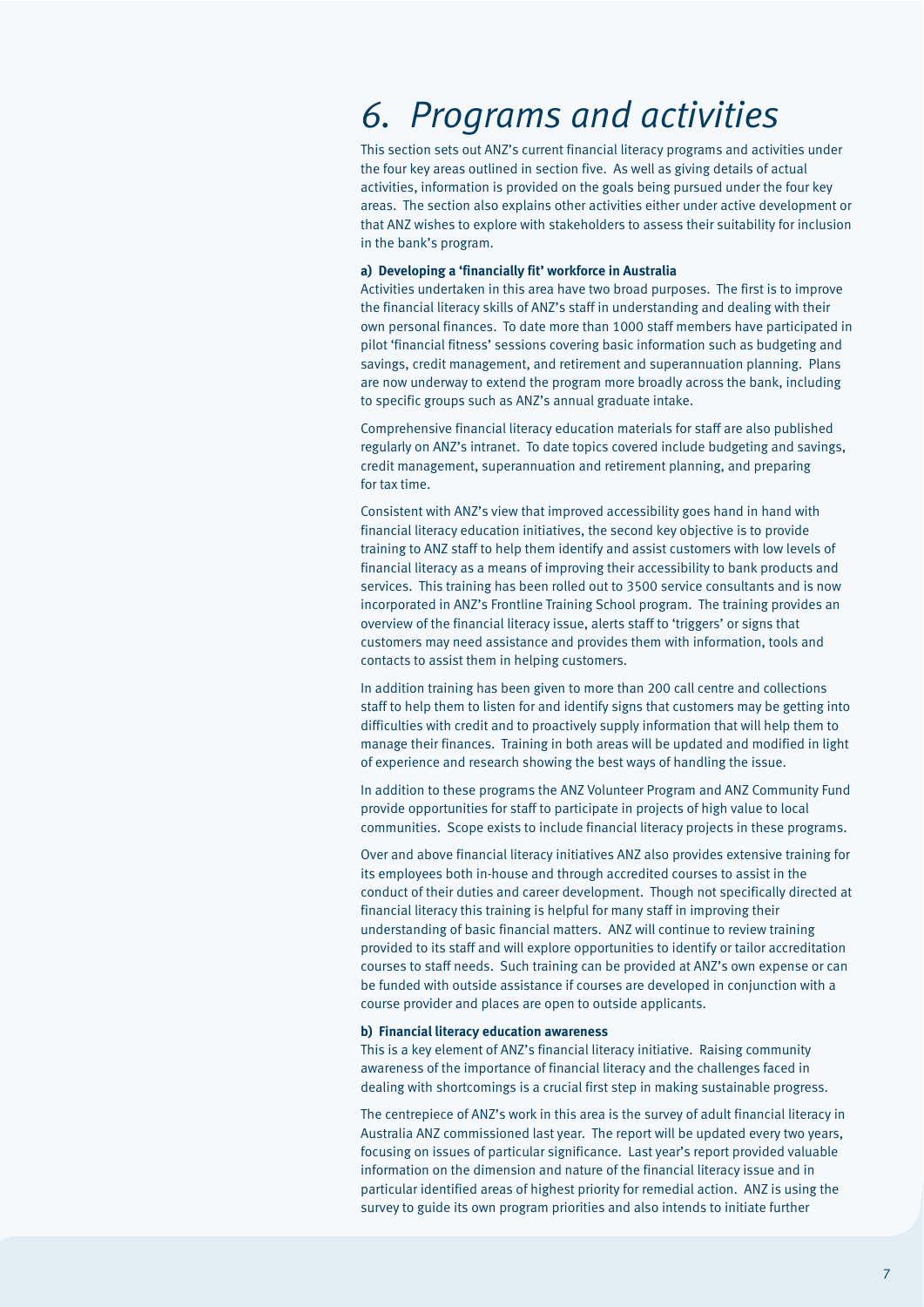research into issues highlighted by the report. The clear relationship confirmed in the survey between low financial literacy levels and low-income households was instrumental in giving focus to the financial literacy and inclusion programs initiative (as outlined in section c below).

ANZ is making other efforts to promote financial literacy awareness in the community. It is working with stakeholders to raise awareness, including the Federal Government through its recently established taskforce. ANZ recognises that making worthwhile improvements in financial literacy will require a collaborative and coordinated effort and will be looking to cooperate with other stakeholders, including other major banks. Wherever possible, the bank is also integrating financial literacy into its sponsorship activities. There is a wide range of activities involved but one with close community links is the ANZ Community Fund which provides financial support for locally identified projects. The bank has also developed a 'financial fitness' theme to assist its customers with managing their finances and it will look for opportunities to use the same theme in promoting financial literacy awareness in the broader community.

ANZ is examining possible support for a research institute as a means of promoting research on financial literacy issues in Australia. Organising a regular conference would be part of its charter. This option is discussed further in section seven.

#### **c) Financial literacy and inclusion programs**

ANZ's survey of adult financial literacy revealed a relatively high incidence of poor financial literacy among certain groups in the community, especially low-income households, youth and the aged/retired. In light of these results, ANZ has developed programs aimed at supporting community organisations that assist low-income groups. In addition, it intends to provide targeted financial literacy education, either directly or in partnership, to the identified groups.

ANZ has established the Saver Plus program which helps low-income people save for education by matching their savings for such purposes on a two-for-one basis. The program was developed in partnership with the Brotherhood of St Laurence and is now being piloted in three locations: Frankston and Shepparton, Victoria and Campbelltown, NSW. Other key partners in the program are The Benevolent Society, NSW and Berry Street Victoria. As part of the program Relationship Managers from the key partners work with savers to facilitate financial education training.

A further initiative focusing on adult learning launched this year is MoneyMinded. This program was developed in conjunction with the Financial Counsellors' Association Inc. of NSW, ASIC, and the Centre for Learning Innovation (formerly the Open Training and Education Network). The program's aim is to provide adults facing financial difficulty with the fundamental skills, knowledge and confidence to make informed decisions about the use and management of money and how to use banking services efficiently. The program will be piloted through financial counselling agencies and community organisations. Program development has centred on the preparation and compilation of material on basic financial issues that can be distributed to financial counsellors to assist in handling inquiries from their clients and for use in workshops.

ANZ is also involved in a variety of community education programs that benefit lowincome groups to increase their financial literacy skills. It has contributed to the cost of running Credit Helpline, established in 1994 to provide confidential telephone information to Victorian consumers experiencing credit or debt problems. In addition ANZ's Rural Banking Division launched a Community Financial Education Pilot Program in July 2003 with the aim of assisting people in regional and rural areas of Victoria and South Australia to learn how to use internet banking services.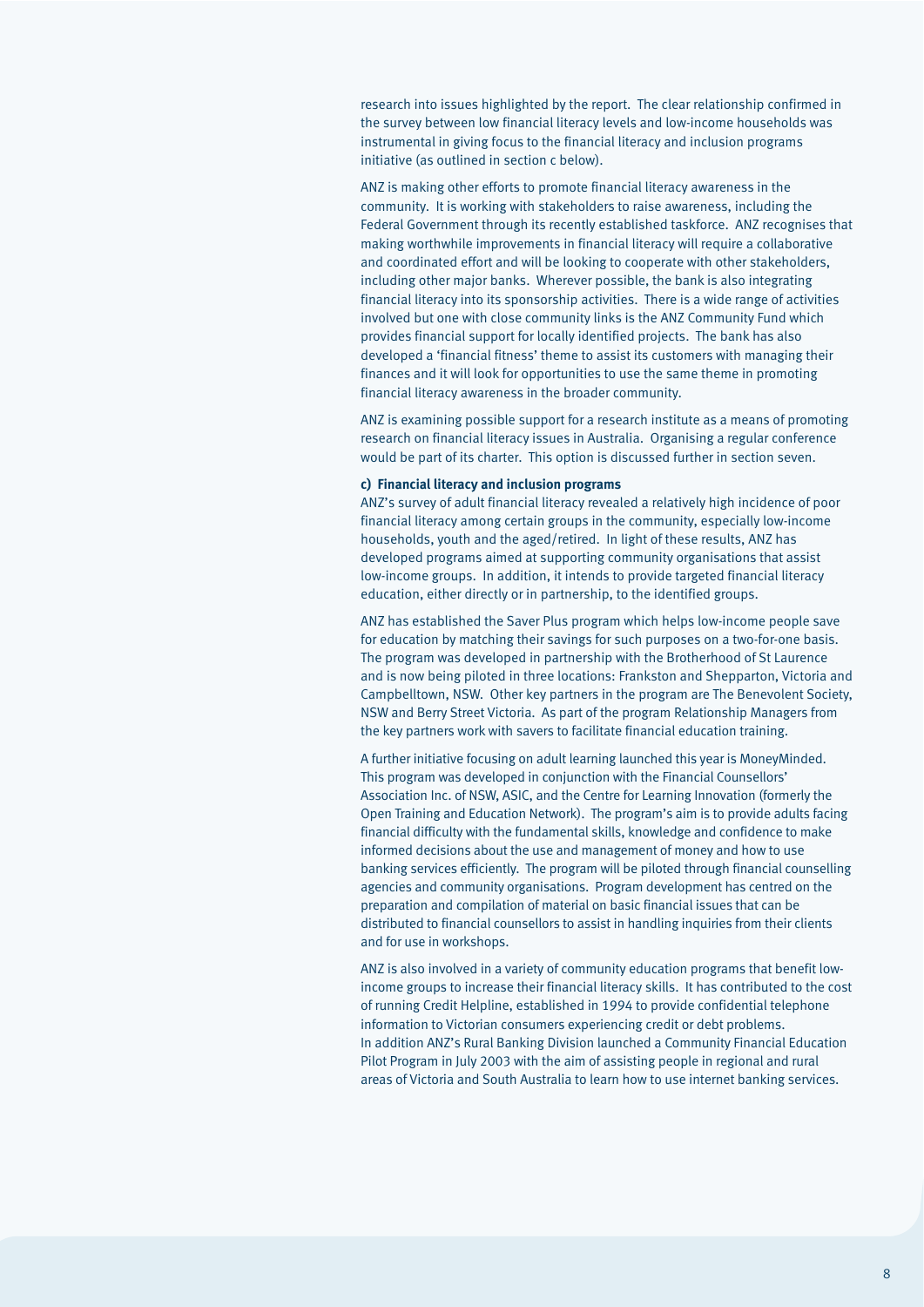The program is now being rolled out to rural communities throughout NSW.

**d) Products, services and communication that are easy to use and understand**  Again recognising the importance of improved accessibility for bank customers, ANZ has put effort into making its products and services easier to understand and use. The bank accepts it has a responsibility to do whatever it can to explain product characteristics and associated terms and conditions in the clearest and simplest terms while ensuring it meets regulatory requirements on information disclosure — and indeed that it has a commercial interest in doing so as it reduces consumer and bank transaction costs and therefore adds to bank operating efficiency.

ANZ recognises this is not a one-off process but one that needs to be done regularly to seek ongoing improvements and updates. Accordingly a guiding principle of the bank is to use simple, clear and concise communication with customers in brochures, letters, print and television advertising and on ANZ's website. One result has been to reduce significantly the length and complexity of documents about available products and services, making it easier for customers to make informed decisions.

ANZ's effort has been on two levels. Firstly it has produced a range of simple and easy-to-use brochures and information booklets on key financial issues to help customers with everyday money management issues such as budgeting, saving and use of credit, as well as retirement planning and insurance. The centrepiece of this work has been a 20-page booklet, *Kick-start your financial fitness*, which covers a broad range of issues and provides tips for 'financial fitness'. This has been complemented by a range of booklets, pamphlets and website links addressing key themes, including A Guide to Credit website (www.howcreditworks.com.au), *How Credit Cards Work* and *Understanding Interest* brochures, *First Homebuyers Guide* and *Your Guide to Superannuation and Retirement Planning*.

The second element of ANZ's improved communication program has been to review the readability of its customer information materials on specific products and services. Again the purpose has been to make them easier to use and understand, based on survey feedback, and therefore give consumers more confidence in making key financial decisions. There are too many products to mention in detail but brochures that have proved particularly successful with customers are Your *Guide to Everyday Banking and Saving*, *Your Guide to Credit Cards, Personal Loans and Car Loans* and *Your Guide to ANZ Home Loans*. Each brochure is a good example of how information on an inherently complex subject can be condensed and simplified to the benefit of consumers without sacrificing objectivity.

ANZ believes that although good progress has been made in this area there is room for further improvement. Recent academic research about the foundations of consumers' financial decision-making highlights the role of intuition and perception and therefore the importance of understanding what influences consumers in making decisions about individual financial products and services. This suggests there is no single formula or set of principles for achieving best outcomes but that improvements will be best achieved by detailed research on decision-making processes for individual products.

Improved accessibility also entails designing banking products and services suited to the financial circumstances of customer groups, including those with relatively poor financial literacy. With this in mind ANZ has released its Community Banking Package, which provides a simple, easy-to-use package of everyday concessions with no monthly fees on ANZ transactions for seniors, full-time students, under 18-year-olds, people with disabilities and government beneficiary recipients.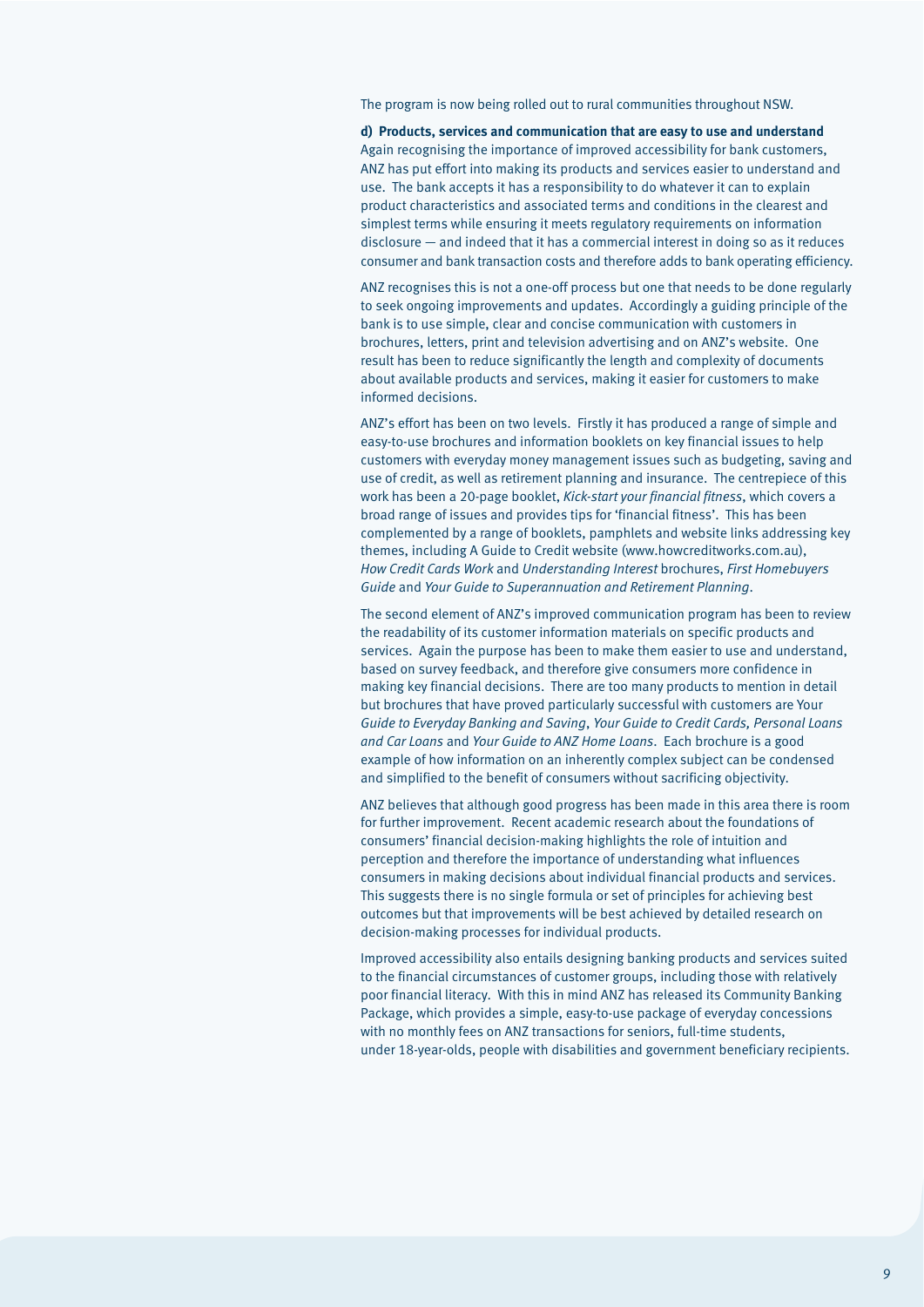### *7. Next steps*

ANZ views improvements in financial literacy as a core objective of its corporate policies. It represents an essential foundation for establishing proper trust and confidence in the customer-bank relationship. More knowledgeable customers with better access to banking products and services will make more informed decisions and become more confident in using the full range of available facilities. This clearly benefits consumers and also the bank in being able to provide a better service for its customers.

ANZ is committed to maintaining the momentum of its financial literacy program, properly coordinated with the many activities of other organisations. It is continuing to build on the initial steps taken during the past 18 months and will be consulting with stakeholders on possible new activities in the months ahead. In many cases ANZ will be exploring opportunities for partnerships as the most effective way of designing and delivering new activities. Details of possible new activities are given below.

#### **Expand staff program**

Under the 'financially fit' workforce program ANZ is considering the possibility of providing 'financial fitness' sessions for staff more widely. To date this service has been limited to employees in Victoria but there is scope to develop activities in this area by making it more widely available and utilising education techniques that have proven successful elsewhere, such as the 'learning circles' method.

There is also scope to consider structuring internal training to allow ongoing upgrading of financial literacy understanding through the three levels of:

- basic understanding and developing confidence;
- developing competence and confidence; and
- extending competence and confidence.

The bank is interested in exploring these opportunities for the benefit of its staff and also in seeing whether learning techniques might have wider relevance in community programs.

#### **Encourage deeper discussion through research**

In recognition of the value of ongoing research on financial literacy, ANZ is committed to initiating or sponsoring research programs on key issues.

Under ANZ's financial literacy education awareness program (see section 6b, page 13), one option under consideration is the support of a research institute with a mandate to carry out carefully targeted research. Various options are available and the bank's planning is at an early stage. Issues to consider will include whether to support establishing a new body or extend the charter of an existing one with research functions closely related to financial literacy, whether to seek involvement through a sponsorship arrangement (either corporate or community-related) and how it should be branded. Identifying universities with an interest in and capability to support such an initiative will be necessary.

An option to explore is whether a research institute might be responsible for arranging an annual conference as a forum to release the results of ANZ's two-yearly survey update and bring together high-profile international experts in Australia. This option would help to ensure the focus remains on financial literacy and that activities initiated in Australia have the benefit of latest academic research and international experience in program implementation. By bringing together the wide range of stakeholder interests in Australia and overseas experts, it would also provide a way of reaching a broad consensus on the priorities going forward each year.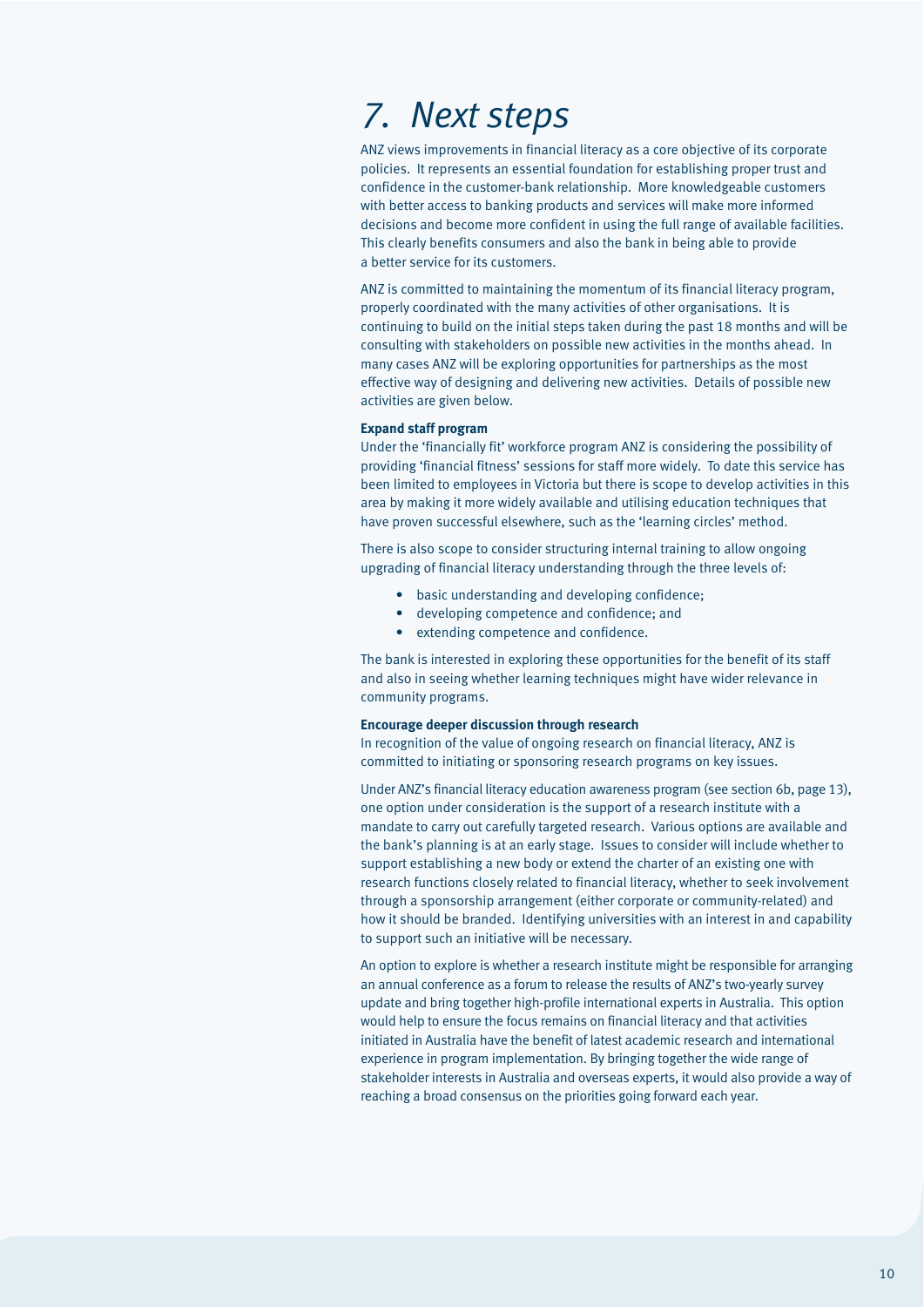#### **Develop framework for managing financial exclusion**

ANZ is considering other initiatives to take forward its commitment on adult financial literacy and inclusion programs over the next year. As a first step it has released a Community Development Finance paper, which addresses the issue of meeting the needs of people who do not have ready access to mainstream financial services. As the paper explains, this lack of access may be for reasons such as geographic location, economic situation, language barriers or other social conditions that prevent people from fully participating in the structures or institutions of mainstream society, including banking and finance. The purpose of the paper is to seek national perspectives on community development opportunities as a means of setting priorities and providing a framework for the many stakeholders involved in the process going forward.

#### **Develop programs for financial counsellors**

Another possibility is to consider a program of disseminating financial information for use by financial counsellors. Information, once carefully prepared and tested for its value as an educational tool, could be made available to a wide range of individual agencies including financial counsellors, helplines, welfare agencies and counsellors and government agencies involved in assisting low-income groups. This information could be electronically formatted, increasing its circulation to users, and in a way that directly aids its use as an educational tool by providers in a wide range of geographic locations. ANZ could also make the information available in a suitable form on its own website. A further option is to extend the current helpline service in Victoria to other regions, on a partnership basis with established operators. However, while such a facility is valuable to consumers lacking adequate financial skills, there are already many helpline services in operation and ANZ would need to consider carefully how it could guarantee its effectiveness.

#### **Develop targeted, tailored learning programs**

There is also scope to develop learning programs carefully tailored to target specific groups. Various government-sponsored programs providing the framework for developing financial literacy activities are already available. For example, Adult and Community Education (ACE) courses developed jointly by sponsors and providers can be carefully tailored to meet particular educational needs and geographic areas. Similarly, Adult Learning Australia (ALA) is active in promoting new learning techniques particularly for disadvantaged groups. One such technique is the 'learning circles' program which has been used successfully to target relevant groups on key everyday issues. In general, ACE and ALA-type activities offer the prospect of bringing together as a partnership the respective skills of education providers and ANZ, including the involvement of senior bank staff.

#### **Continue to simplify products, services and communications**

Finally, ANZ will continue to seek opportunities to make further improvements in how information booklets on financial issues and ANZ financial products and services are presented. While the bank believes considerable progress has been made, it recognises more can be done, especially by giving careful attention to the issues and perceptions that influence consumers in relation to individual products. This area will remain a top priority for the bank.

### *8. Comments*

ANZ welcomes comments from interested parties on any aspect of this report. Comments should be preferably emailed to

**Patricia Toohey Head of Group Community Relations at tooheyp@anz.com**

or

**Rita Zonius Manager Government and Regulatory Affairs at zoniusr1@anz.com**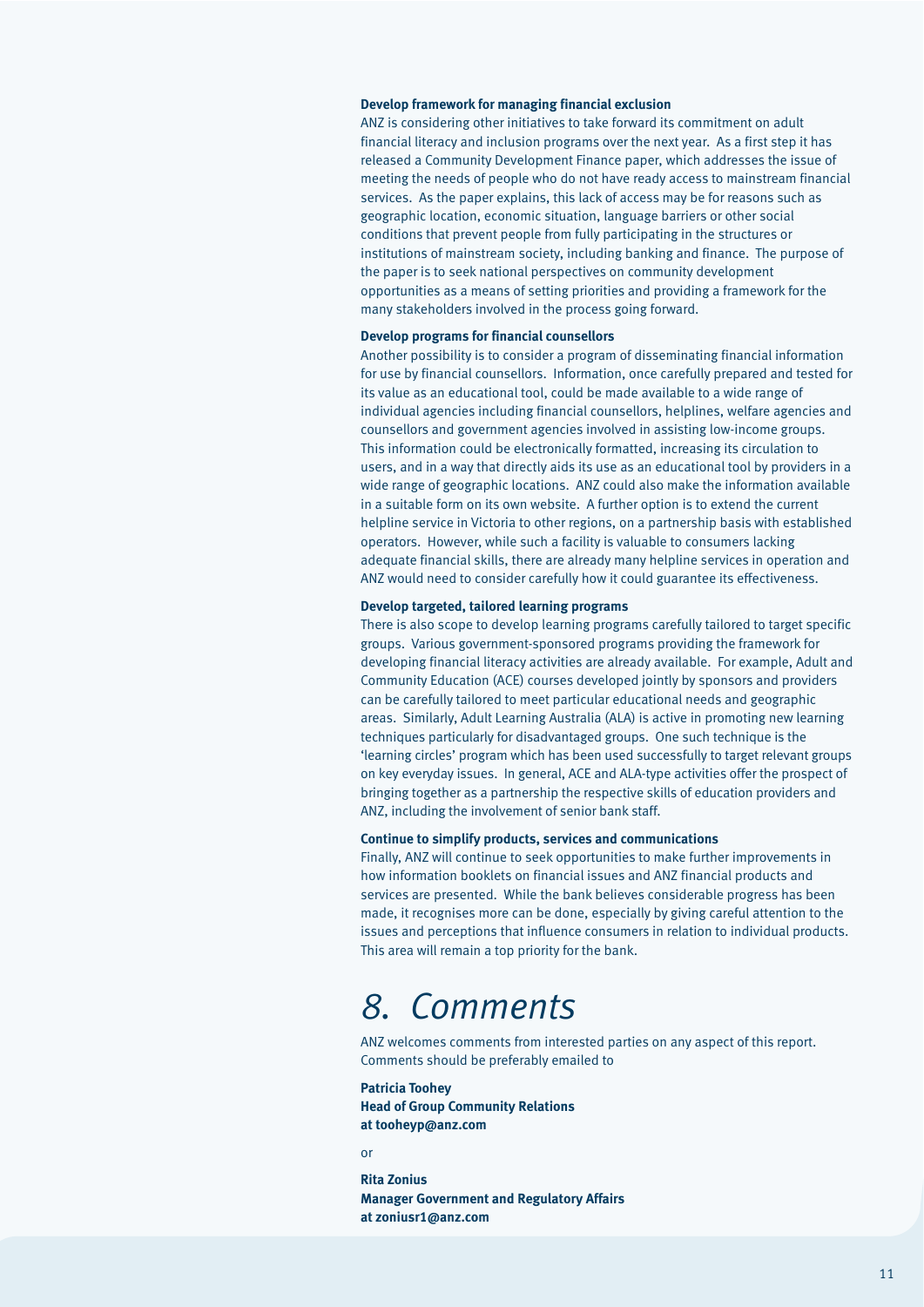# *References:*

**The Treasury, Economic Roundup, The Household Balance Sheet in Australia, Canberra, Spring 2001.** *ANZ Survey of Adult Financial Literacy in Australia, May 2003.*